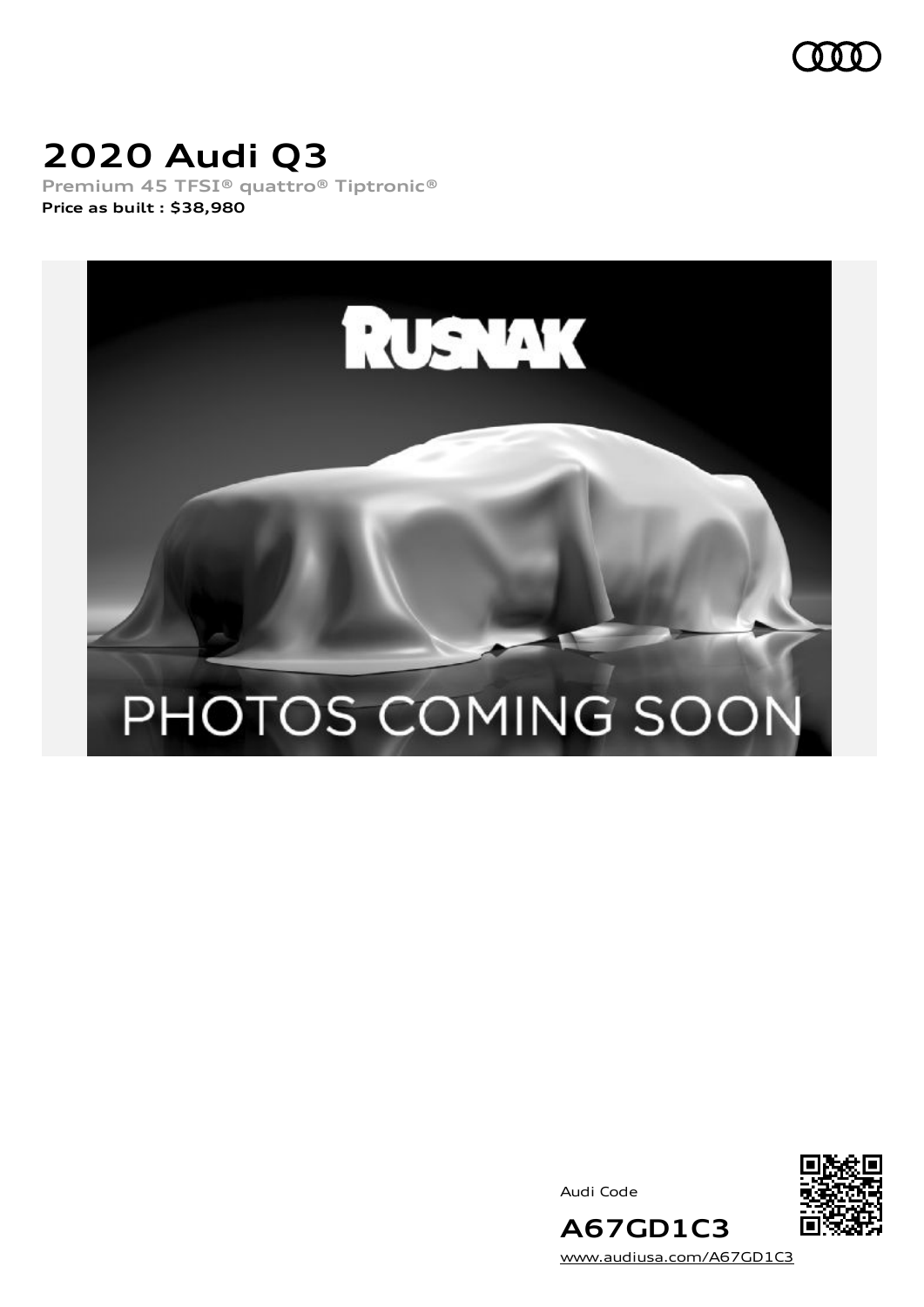## **Summary**

**Audi 2020 Audi Q3** Premium 45 TFSI® quattro® Tiptronic®

**Price as buil[t](#page-10-0)** \$38,980

### **Exterior colour**

Glacier White metallic

### **Interior colour**

| Seats     | Pearl Beige  |
|-----------|--------------|
| Dashboard | Black        |
| Carpet    | Black        |
| Headliner | Lunar Silver |



### **Further Information**

| Warranty        | No          |
|-----------------|-------------|
| Mileage         | 4,447 miles |
| Type of vehicle | Used car    |

## **Audi Code**

A67GD1C3

**Your configuration on www.audiusa.com** [www.audiusa.com/A67GD1C3](https://www.audiusa.com/A67GD1C3)

**Commission number** 50cff65e0a0e09714338

### **Technical Specifications**

| Engine type                  | 2.0-liter four-cylinder                       |
|------------------------------|-----------------------------------------------|
| stroke                       | Displacement/Bore and 1,984/82.5 x 92.8 cc/mm |
| Torque                       | 258 lb-ft@rpm                                 |
| Top track speed              | 130 mph mph $1$                               |
| Acceleration (0 - 60<br>mph) | 7.0 seconds seconds                           |
| Recommended fuel             | Regular                                       |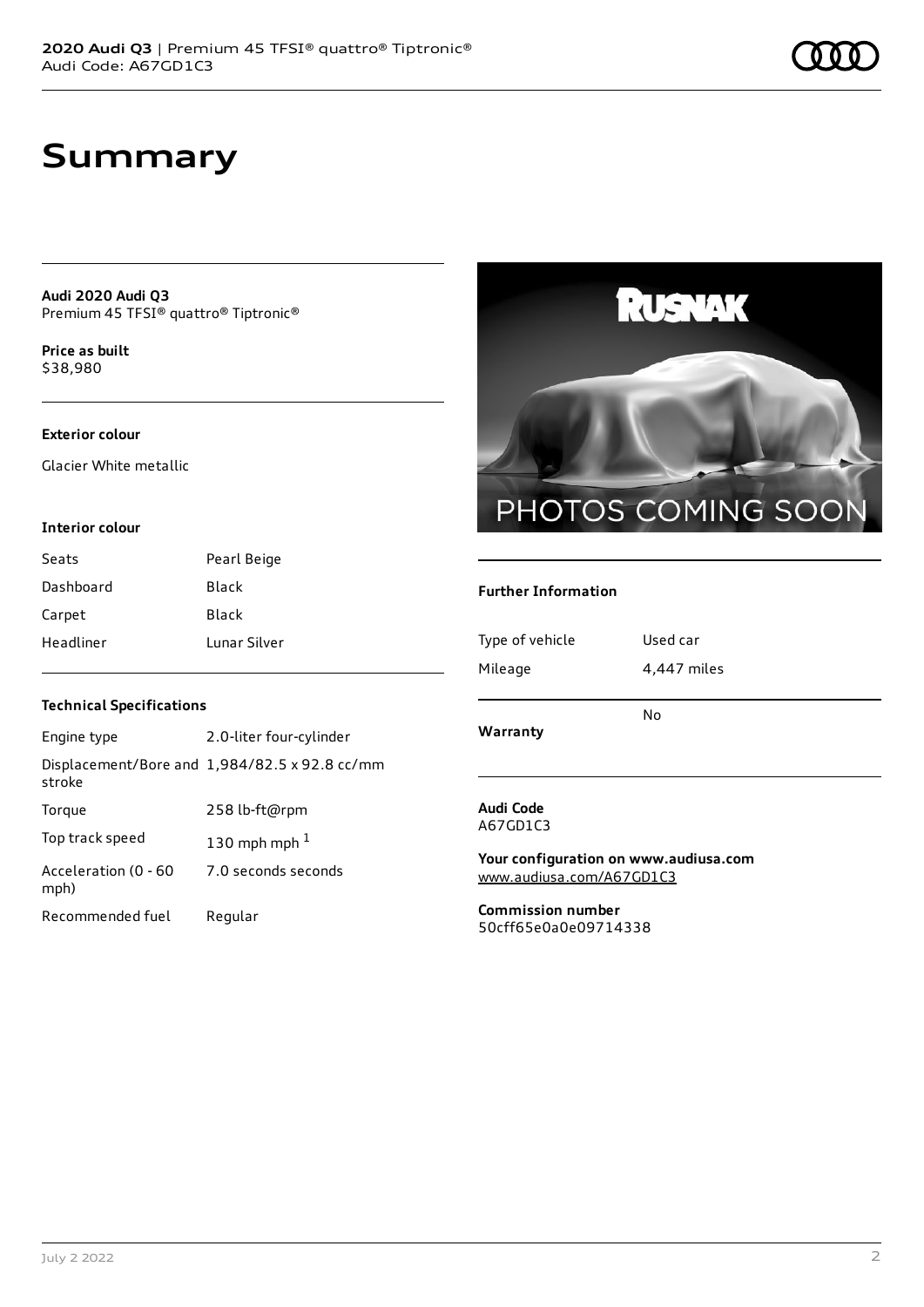# **Equipment**

Glacier White metallic

Garage door opener (Homelink®)

Audi advanced key-keyless start, stop and entry

Convenience package

Parking system plus

Audi side assist and Audi lane assist

SiriusXM® with 90-day All Access trial subscription







1<sup>1</sup> HomeLink.

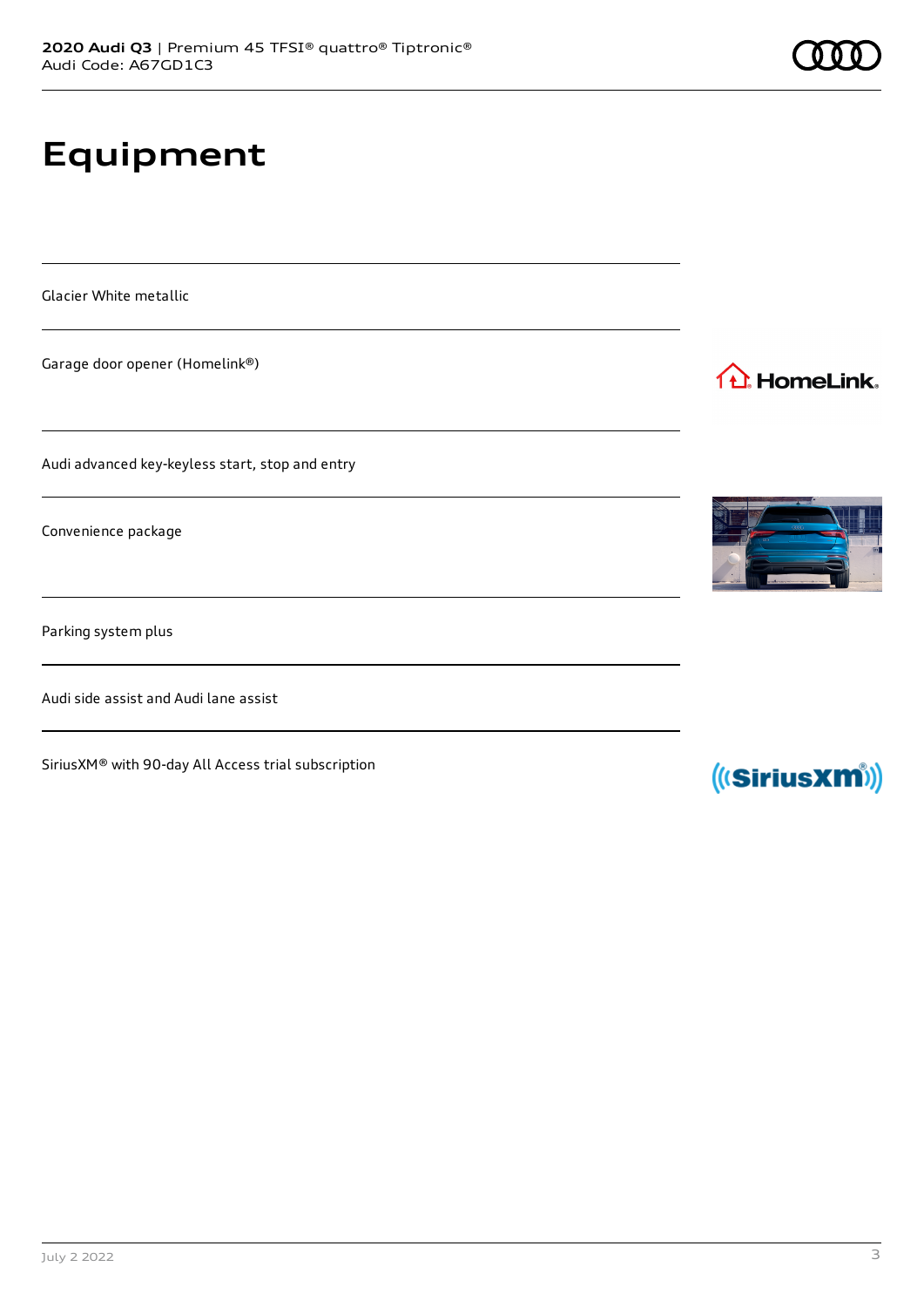### **Safety and Security**

| 4UB   | Driver and front-passenger advanced airbags                     |
|-------|-----------------------------------------------------------------|
| 1AS   | Electronic stabilisation program ESP                            |
| UH1   | Electromechanical parking brake                                 |
| 8T2   | Cruise control with coast, resume and<br>accelerate features    |
| 6Y2   | Top speed electronically limited to 130 mph                     |
| 4H5   | Electronic child locks                                          |
| 1 N 3 | Power steering                                                  |
| 7K6   | Tire-pressure monitoring system                                 |
| 4X3   | Head/thorax side airbags                                        |
| 8N6   | Light/rain sensor                                               |
| 3B7   | Lower Anchors and Tethers for Children<br>(LATCH) in rear seats |
|       |                                                                 |

#### **Exterior**

| 1D <sub>8</sub> | Provision for towing bracket                     |
|-----------------|--------------------------------------------------|
| 6XD             | Power-adjustable heated exterior side<br>mirrors |
| 1S1             | Vehicle tool kit and vehicle jack                |
| 3S1             | Aluminum roof rails                              |
| 5]1             | Tailgate roof spoiler                            |
| 8EX             | LED headlights                                   |
| 8TB             | Rear fog lights                                  |
| H89             | 19" 235/50 all-season tires                      |
| 8VM             | LED taillights with dynamic indicators           |
| 47 <sub>B</sub> | Aluminum trim around exterior windows            |
| U25             | 19" 5-twin-spoke dynamic design wheels           |
|                 |                                                  |

### **Interior**

| QE1              | Storage package                                                               |
|------------------|-------------------------------------------------------------------------------|
| QJ1              | Aluminium interior package                                                    |
| 3FU              | Panoramic sunroof                                                             |
| VT5              | S line® stainless steel door sill inlays                                      |
| KH5              | Three-zone automatic climate control<br>system                                |
| 412              | Interior mirror                                                               |
| 000              | Interior lighting                                                             |
| 1 XW             | Three-spoke multifunction steering wheel                                      |
| 7HC              | Extended leather package                                                      |
| 6E3              | Front center armrest                                                          |
| 4F7              | Luggage compartment lid, electrically<br>opening and closing                  |
| 5KR              | Rear seat bench/backrest, split-folding with<br>center armrest and cup holder |
| N1M              | Leather seat covers                                                           |
| 4A3              | <b>Heated front seats</b>                                                     |
| 5 <sub>M</sub> A | Micrometallic Silver inlays                                                   |

### **Infotainment and Driver Assistance**

| UG5 | Hill descent control                                                                                      |
|-----|-----------------------------------------------------------------------------------------------------------|
| 6K2 | Audi pre sense® front with pedestrian<br>protection                                                       |
| 2H6 | Audi drive select                                                                                         |
| 7W1 | Audi pre sense <sup>®</sup> basic                                                                         |
| UI2 | Audi smartphone interface including Apple<br>CarPlay® and Google™ Android Auto™ for<br>compatible devices |
| KA2 | Rear view camera                                                                                          |
|     |                                                                                                           |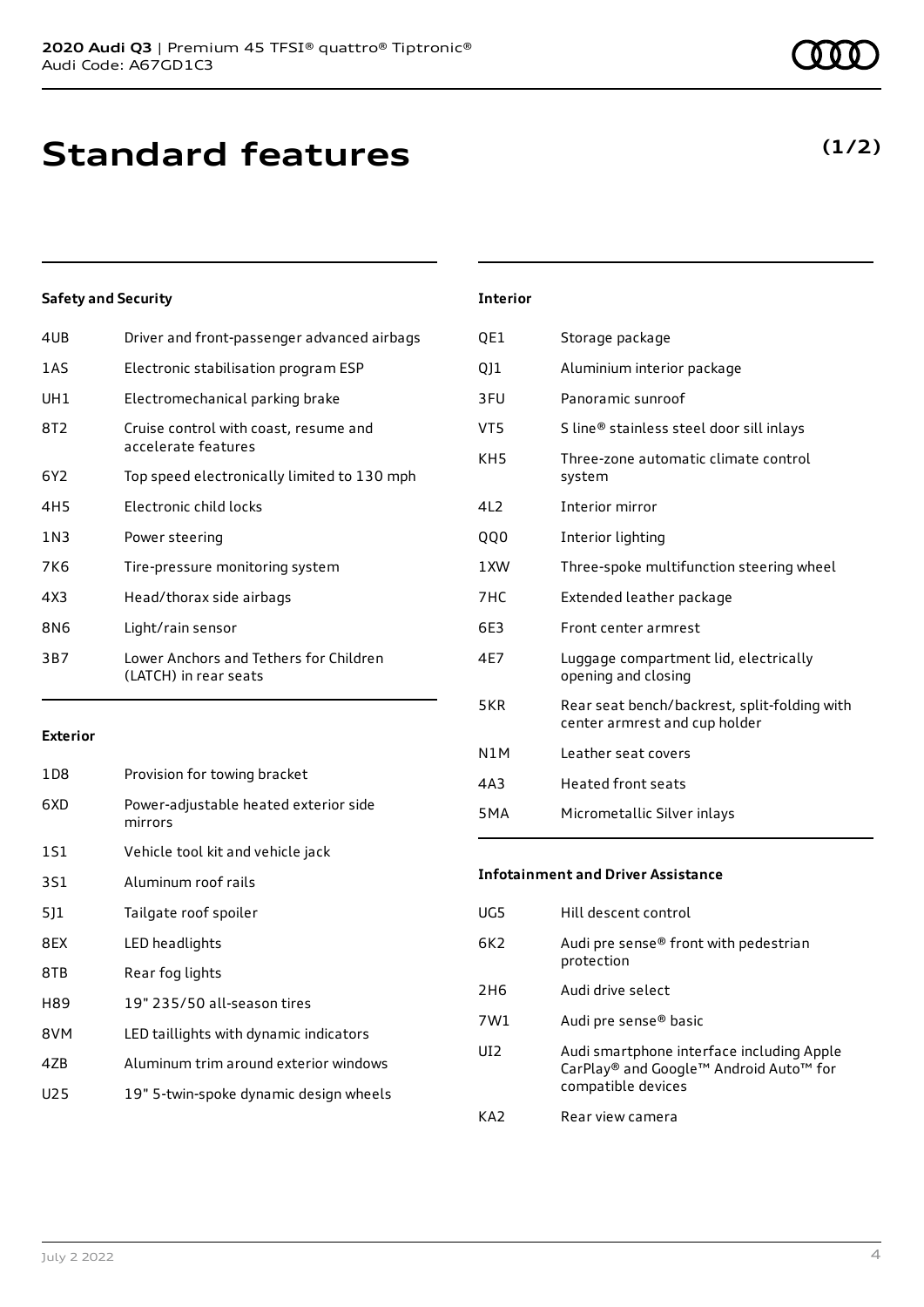**(2/2)**

# **Standard features**

### **Infotainment and Driver Assistance**

| 8G1  | High beam assistant |
|------|---------------------|
| 9VD. | Audi sound system   |

- 9S0 Digital instrument cluster 10.25"
- I8V MMI® radio plus
- QH1 Voice dialogue system
- 9ZX BLUETOOTH wireless technology preparation for mobile phone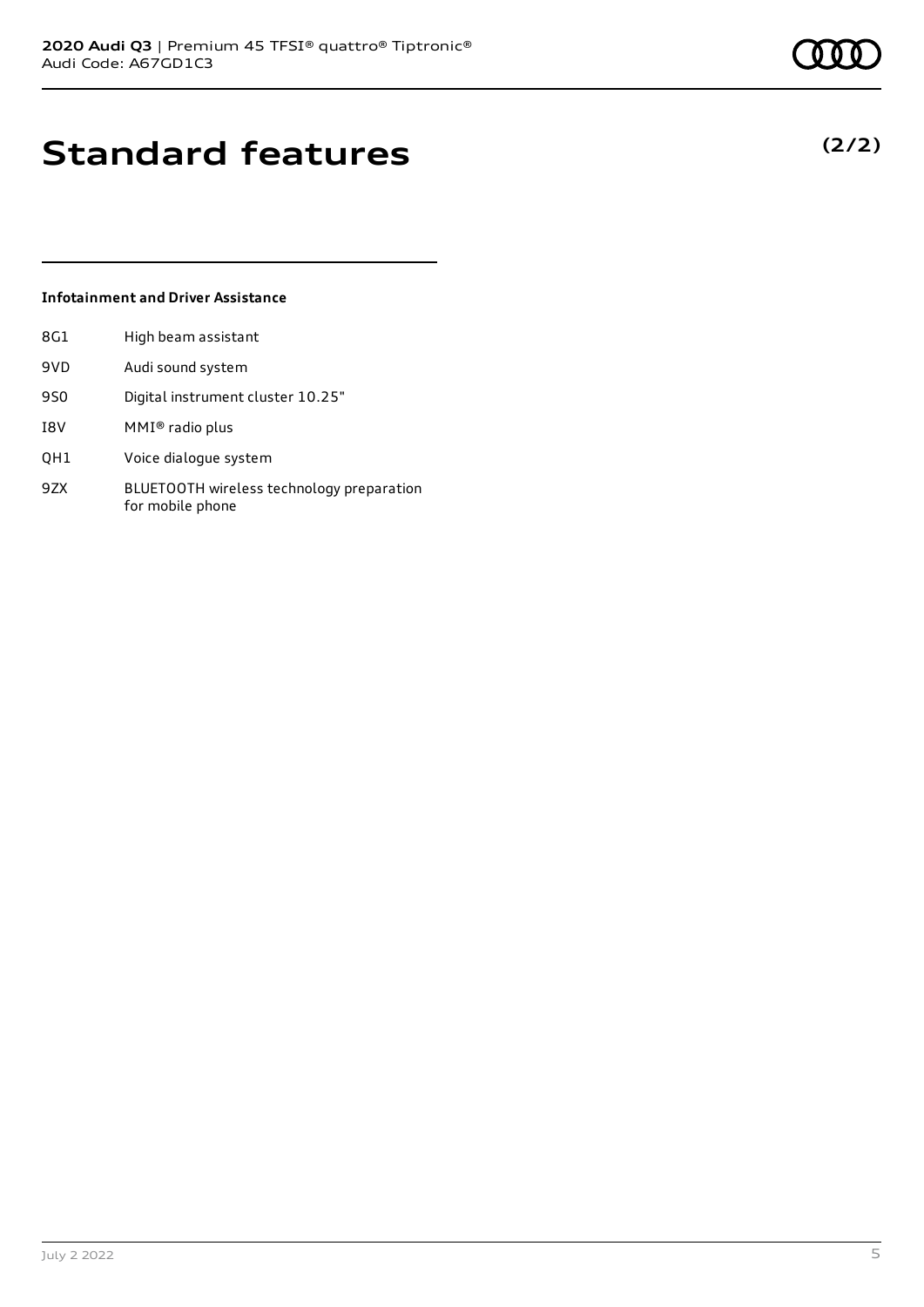### PRE-OWNED SALES EVENT.

\*\*CONVENIENCE PACKAGE\*\*, \*\*S-LINE\*\*\*, \*\*LOW MILES\*\*, ABS brakes, Alarm w/Motion Sensor, Alloy wheels, Audi Advanced Key, Audi Parking System Plus, Audi Side Assist, Convenience Package, Electronic Stability Control, Front dual zone A/C, Heated door mirrors, Heated Front Bucket Seats, Heated front seats, HomeLink Garage Door Opener, Illuminated entry, Low tire pressure warning, Power Liftgate, Power moonroof, Remote keyless entry, SiriusXM All Access Service, Traction control.

We're confident that once you've experienced the dedication and commitment of the Rusnak Standard and how we strive to embody it in every aspect of our dealership experiences, you simply won't want to do business anywhere else. So, if you're ready to enjoy a higher quality of luxury auto sales and service experiences, we'd like to humbly invite you to pay us a visit at one of our many dealerships. Come enjoy the Rusnak Standard of care and see why so many Southern California drivers put their trust in the Rusnak Auto Group! This vehicle MAY include the following features; Convenience Package (Alarm w/Motion Sensor, Audi Advanced Key, Audi Parking System Plus, Audi Side Assist, HomeLink Garage Door Opener, and SiriusXM All Access Service), ABS brakes, Alloy wheels, Electronic Stability Control, Front dual zone A/C, Heated door mirrors, Heated Front Bucket Seats, Heated front seats, Illuminated entry, Low tire pressure warning, Power Liftgate, Power moonroof, Remote keyless entry, Traction control, 10 Speakers, 4-Wheel Disc Brakes, Air Conditioning, AM/FM radio, Audi smartphone interface (Apple CarPlay/Android Auto), Auto High-beam Headlights, Automatic temperature control, Axle Ratio: TBD, Brake assist, Bumpers: body-color, Delay-off headlights, Driver door bin, Driver vanity mirror, Dual front impact airbags, Dual front side impact airbags, Exterior Parking Camera Rear, Four wheel independent suspension, Front anti-roll bar, Front Bucket Seats, Front Center Armrest, Front reading lights, Fully automatic headlights, Leather Seating Surfaces, Leather Shift Knob, Leather steering wheel, Occupant sensing airbag, Outside temperature display, Overhead airbag, Overhead console, Panic alarm, Passenger door bin, Passenger vanity mirror, Power door mirrors, Power driver seat, Power steering, Power windows, Radio data system, Radio: Audi Sound System, Rain sensing wipers, Rear air conditioning, Rear anti-roll bar, Rear fog lights, Rear reading lights, Rear seat center armrest, Rear window defroster, Rear window wiper, Roof rack: rails only, Speed control, Speed-sensing steering, Split folding rear seat, Spoiler, Steering wheel mounted audio controls, Tachometer, Telescoping steering wheel, Tilt steering wheel, Trip computer, Turn signal indicator mirrors, Variably intermittent wipers, and Wheels: 19" 5- Twin-Spoke Dynamic Design.

Priced below KBB Fair Purchase Price!

CARFAX One-Owner.

Clean CARFAX.

Awards: \* 2020 KBB.com Best Buy Awards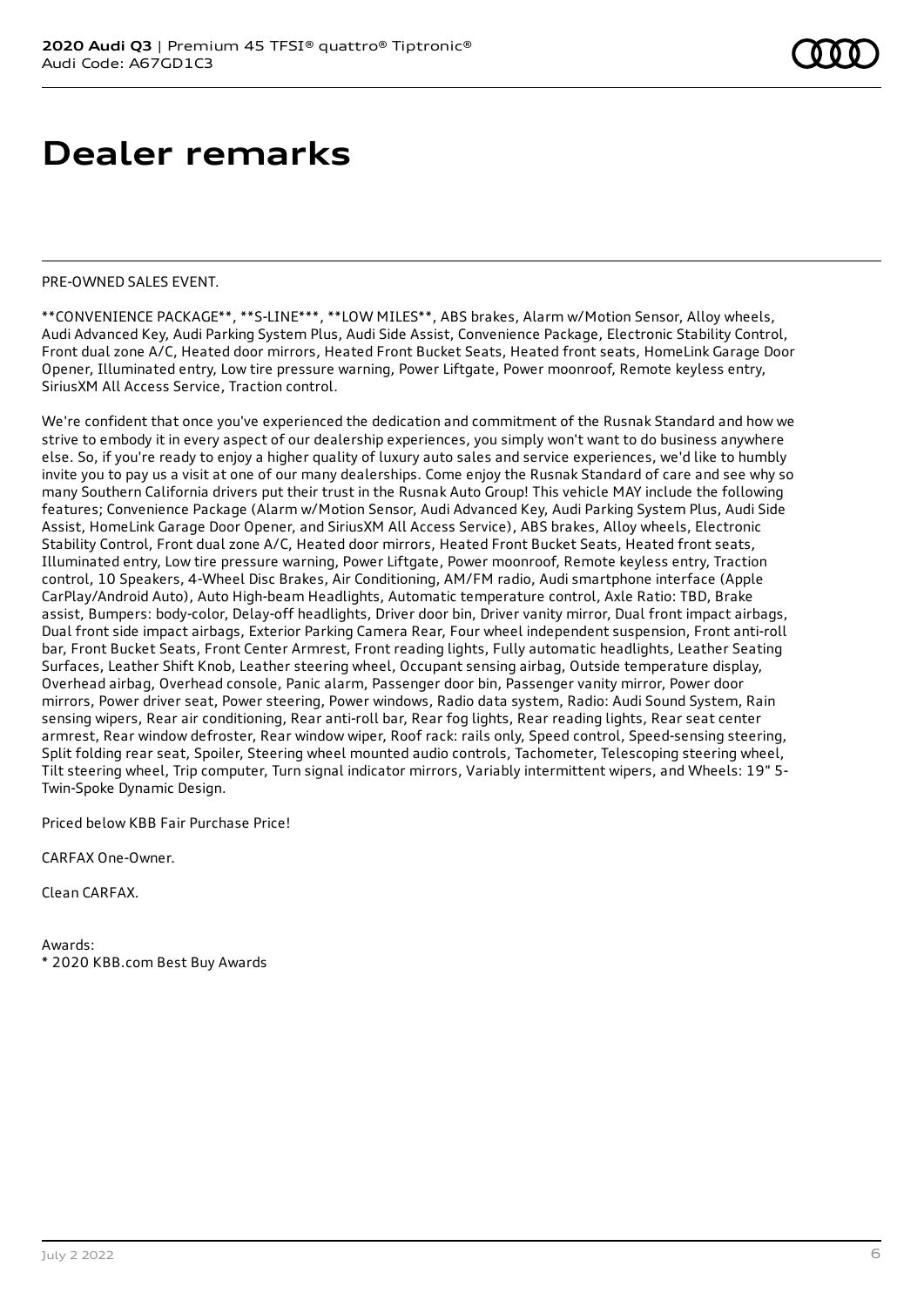# **Technical Specifications**

**(1/2)**

### **Engineering | Performance**

| Engine type                                 | 2.0-liter four-cylinder                       | Gear ratios: 8th        |
|---------------------------------------------|-----------------------------------------------|-------------------------|
| Power Level                                 | 45                                            | Gear ratios: 6th        |
| Displacement                                | 2.01                                          | Gear ratios: 7th        |
| Max. output ps/hp                           | 228 @ rpm                                     | Gear ratios: Reverse    |
| Torque                                      | 258 lb-ft@rpm                                 | Drivetrain type         |
| Valvetrain                                  | 16-valve DOHC                                 | Gear ratios: Final Driv |
| Acceleration (0 - 60                        | 7.0 seconds seconds                           | Gear ratios: 4th        |
| mph)                                        |                                               | Transmission            |
| Engine block                                | Cast-iron                                     |                         |
| Induction/fuel injection Turbocharged/TFSI® |                                               | Gear ratios: 5th        |
| Cylinder head                               | Aluminum-alloy                                | Gear ratios: 2nd        |
|                                             | Displacement/Bore and 1,984/82.5 x 92.8 cc/mm | Gear ratios: 3rd        |
| stroke                                      |                                               | Gear ratios: 1st        |
| Top track speed <sup>1</sup>                | 130 mph mph                                   |                         |

### **Electrical system**

| Alternator | 140A      |
|------------|-----------|
| Battery    | 360A/69Ah |

### **Driveline**

| Gear ratios: 8th                  | 0.672:1                                                      |
|-----------------------------------|--------------------------------------------------------------|
| Gear ratios: 6th                  | 1.000:1                                                      |
| Gear ratios: 7th                  | 0.808:1                                                      |
| Gear ratios: Reverse              | 3.993:1                                                      |
| Drivetrain type                   | quattro <sup>®</sup> all-wheel drive                         |
| Gear ratios: Final Drive 2.237: 1 |                                                              |
| Gear ratios: 4th                  | 1.433:1                                                      |
| Transmission                      | Eight-speed Tiptronic <sup>®</sup> automatic<br>transmission |
| Gear ratios: 5th                  | 1.205:1                                                      |
| Gear ratios: 2nd                  | 3.144:1                                                      |
| Gear ratios: 3rd                  | 1.950:1                                                      |
| Gear ratios: 1st                  | 5.590:1                                                      |
|                                   |                                                              |

### **Steering**

| Steering type                              | Electromechanical power steering<br>system |
|--------------------------------------------|--------------------------------------------|
| Turning diameter, curb- 38.4 ft<br>to-curb |                                            |

### **Suspension**

| Front axle | MacPherson strut front suspension |
|------------|-----------------------------------|
| Rear axle  | Four-link rear suspension         |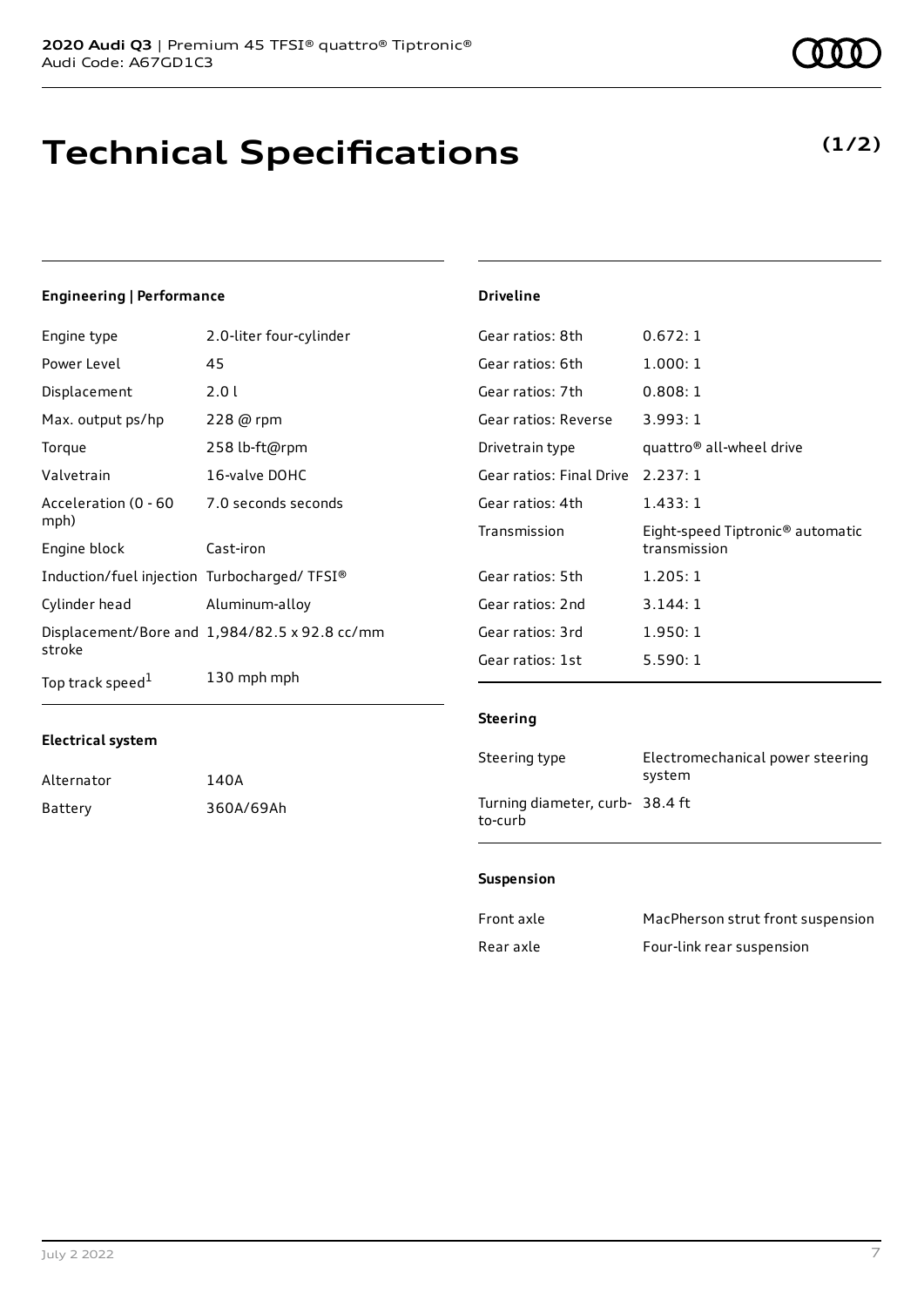# **Technical Specifications**

### **Brake system**

| <b>Front brakes</b>  | 13.4 (ventilated disc) in                                |  |
|----------------------|----------------------------------------------------------|--|
| Rear brakes          | 12.2 (ventilated disc) in                                |  |
| Parking brake        | Electromechanical                                        |  |
|                      |                                                          |  |
| <b>Body</b>          |                                                          |  |
| Material             | Multi-material body construction<br>(steel and aluminum) |  |
| Corrosion protection | Multistep anti-corrosion protection                      |  |

### **Warranty | Maintenance**

| Warranty | 4-year/50,000-mile Audi New |
|----------|-----------------------------|
|          | Vehicle Limited Warranty    |

### **Interior measurements**

| Seating capacity                          | 5                      |
|-------------------------------------------|------------------------|
| Head room with middle 37.6 in<br>sunroof  |                        |
| Head room with front 39.6 in<br>sunroof   |                        |
| Shoulder room, front                      | 56.7 in                |
| Leg room, middle                          | $36.1$ in              |
| Shoulder room, middle                     | 55.1 in                |
| Leg room, front                           | 40.0 in                |
| Cargo volume, rear<br>seatbacks up/folded | 23.7/48.0 cu ft, cu ft |

### **Exterior Measurements**

| Height                                   | 62.9 in  |
|------------------------------------------|----------|
| Overall width without 72.8 in<br>mirrors |          |
| Length                                   | 176.6 in |
| Wheelbase                                | 105.5 in |
| Drag coefficient                         | 0.36 Cw  |
| Overall width with<br>mirrors            | 79.7 in  |
| Track rear                               | 61.9 in  |
| Track front                              | 62.2 in  |
| Curb weight                              | 3916 lb  |
| Ground clearance,<br>loaded              | 29.9 in  |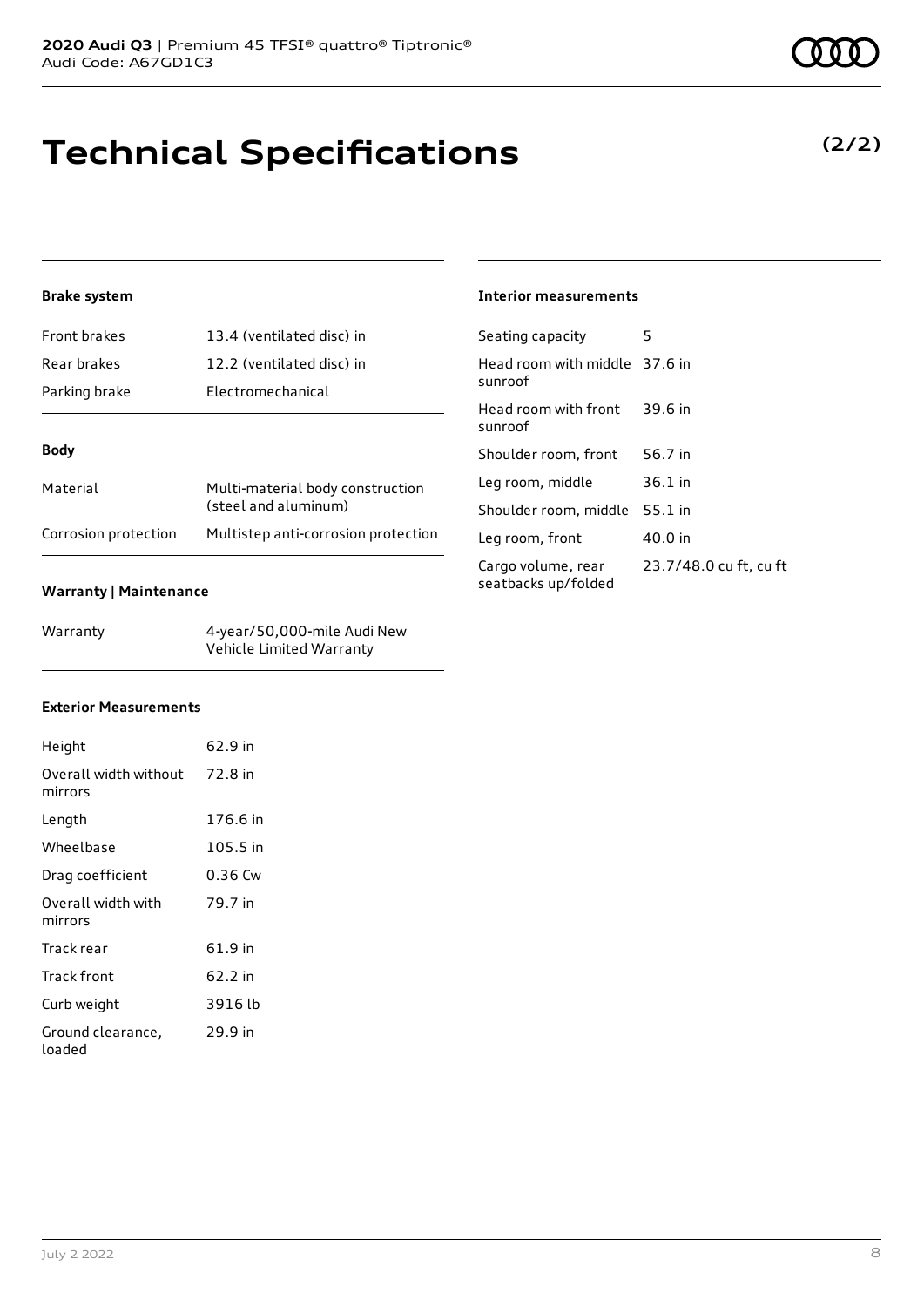## **Consumption- and emission**

**Consumption by NEDC**

combined 22 mpg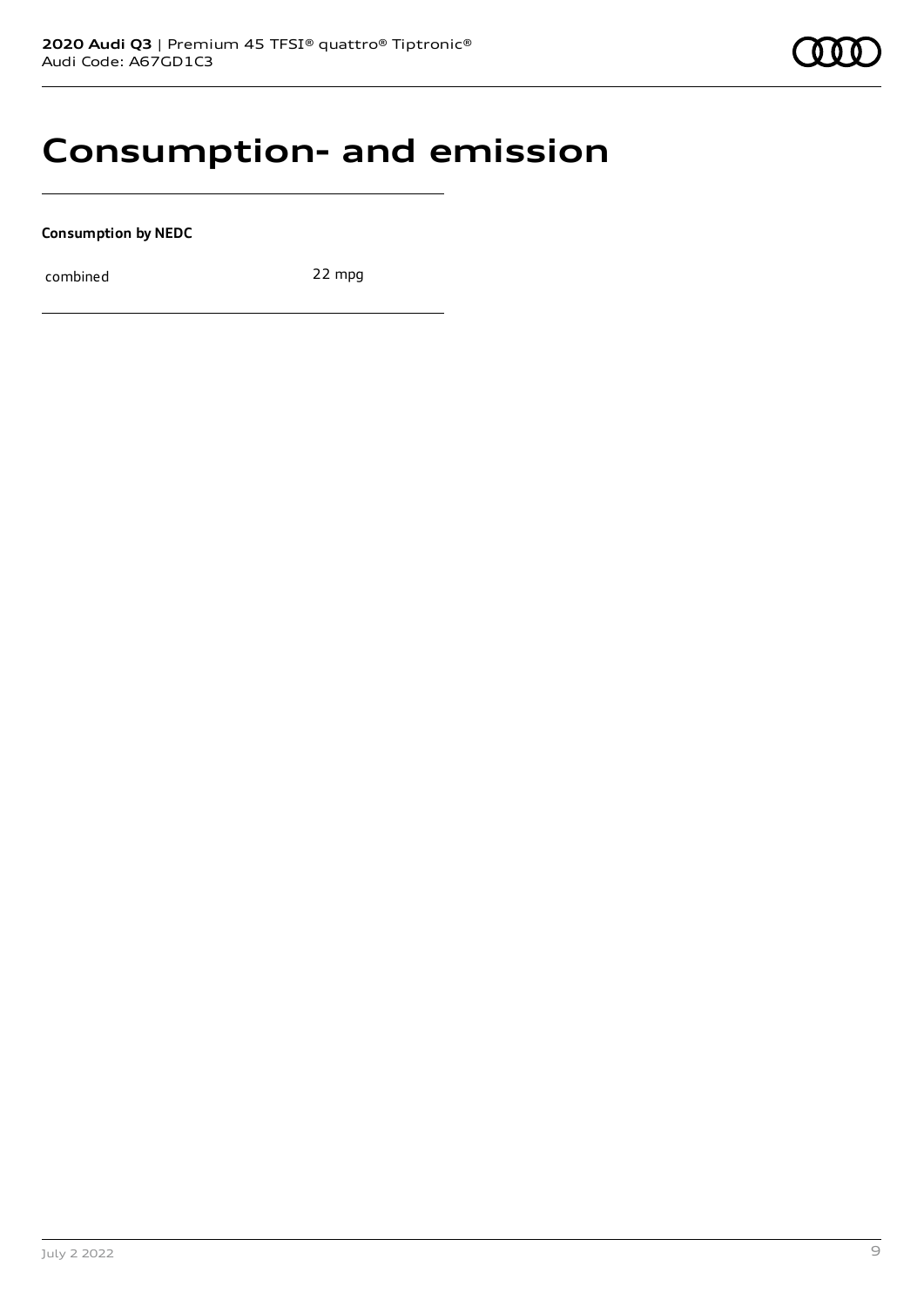

## **Contact**

Dealer **Audi Pasadena**

2965 E Colorado Blvd 91107 Pasadena CA

Phone: +16262292419 FAX: 1111111111

www: [https://www.audipasadena.com](https://www.audipasadena.com/)